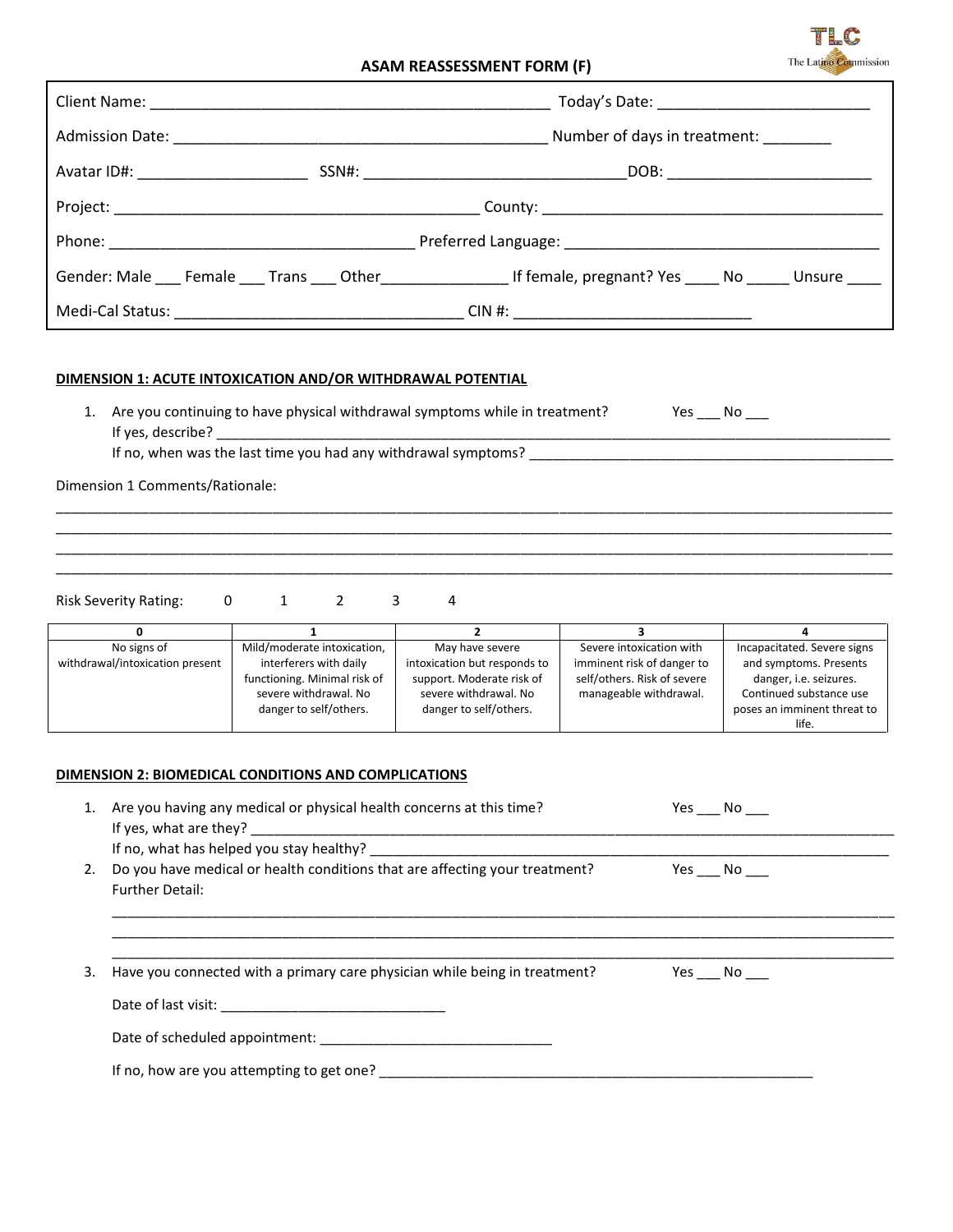Dimension 2 Comments/Rationale:



Risk Severity Rating: 0 1 2 3 4

\_\_\_\_\_\_\_\_\_\_\_\_\_\_\_\_\_\_\_\_\_\_\_\_\_\_\_\_\_\_\_\_\_\_\_\_\_\_\_\_\_\_\_\_\_\_\_\_\_\_\_\_\_\_\_\_\_\_\_\_\_\_\_\_\_\_\_\_\_\_\_\_\_\_\_\_\_\_\_\_\_\_\_\_\_\_\_\_\_\_\_\_\_\_\_\_\_\_\_\_\_\_\_\_\_\_\_\_

| Fully functional/ able to cope | Mild to moderate symptoms     | Some difficulty tolerating   | Serious medical problems     | Incapacitated with severe |
|--------------------------------|-------------------------------|------------------------------|------------------------------|---------------------------|
| with discomfort or pain.       | interfering with daily        | physical problems. Acute,    | being neglected during       | medical problems.         |
|                                | functioning. Adequate ability | nonlife threatening problems | treatment. Severe medical    |                           |
|                                | to cope with physical         | present, or serious          | problems present but stable. |                           |
|                                | discomfort.                   | biomedical problems are      | Poor ability to cope with    |                           |
|                                |                               | neglected.                   | physical problems.           |                           |

\_\_\_\_\_\_\_\_\_\_\_\_\_\_\_\_\_\_\_\_\_\_\_\_\_\_\_\_\_\_\_\_\_\_\_\_\_\_\_\_\_\_\_\_\_\_\_\_\_\_\_\_\_\_\_\_\_\_\_\_\_\_\_\_\_\_\_\_\_\_\_\_\_\_\_\_\_\_\_\_\_\_\_\_\_\_\_\_\_\_\_\_\_\_\_\_\_\_\_\_\_\_\_\_\_\_\_\_

\_\_\_\_\_\_\_\_\_\_\_\_\_\_\_\_\_\_\_\_\_\_\_\_\_\_\_\_\_\_\_\_\_\_\_\_\_\_\_\_\_\_\_\_\_\_\_\_\_\_\_\_\_\_\_\_\_\_\_\_\_\_\_\_\_\_\_\_\_\_\_\_\_\_\_\_\_\_\_\_\_\_\_\_\_\_\_\_\_\_\_\_\_\_\_\_\_\_\_\_\_\_\_\_\_\_\_\_ \_\_\_\_\_\_\_\_\_\_\_\_\_\_\_\_\_\_\_\_\_\_\_\_\_\_\_\_\_\_\_\_\_\_\_\_\_\_\_\_\_\_\_\_\_\_\_\_\_\_\_\_\_\_\_\_\_\_\_\_\_\_\_\_\_\_\_\_\_\_\_\_\_\_\_\_\_\_\_\_\_\_\_\_\_\_\_\_\_\_\_\_\_\_\_\_\_\_\_\_\_\_\_\_\_\_\_\_

## **DIMENSION 3: EMOTIONAL, BEHAVIORAL, OR COGNITIVE CONDITIONS AND COMPLICATIONS**

| 1.<br>2. | Have you ever been diagnosed with a mental health issue?<br>What is your current mental health diagnosis? | Yes $\_\_$ No $\_\_$                               |
|----------|-----------------------------------------------------------------------------------------------------------|----------------------------------------------------|
|          |                                                                                                           |                                                    |
|          | 3. Are you connected with mental health services?                                                         | Yes $\rule{1em}{0.15mm}$ No $\rule{1.5mm}{0.15mm}$ |
|          |                                                                                                           |                                                    |
|          | If no, how are you attempting to connect and/or how can we help you?                                      |                                                    |
| 4.       | Are you having any mental health symptoms or emotional distress that is affecting your treatment?         | Yes $\rule{1em}{0.15mm}$ No $\rule{1.5mm}{0.15mm}$ |
| 5.       | Is past abuse or trauma still causing you distress while in treatment?                                    | Yes $\rule{1em}{0.15mm}$ No $\rule{1.5mm}{0.15mm}$ |
| 6.       | What coping skills have you learned or developed while in treatment to help with your mental health?      |                                                    |
|          |                                                                                                           |                                                    |
|          | Dimension 3 Comments/Rationale:                                                                           |                                                    |
|          |                                                                                                           |                                                    |
|          |                                                                                                           |                                                    |
|          |                                                                                                           |                                                    |
|          | <b>Risk Severity Rating:</b><br>3<br>0<br>$\mathbf{1}$<br>2<br>4                                          |                                                    |

| Good impulse control and                                     | Suspect diagnosis of EBC.                  | Persistent EBC. Symptoms                                  | Severe EBC, but does not                         | Severe EBC. Requires acute                           |
|--------------------------------------------------------------|--------------------------------------------|-----------------------------------------------------------|--------------------------------------------------|------------------------------------------------------|
| coping skills. No                                            | requires intervention, but                 | distract from recovery, but                               | require acute level of care.                     | level of care. Exhibits severe                       |
| dangerousness, good social                                   | does not interfere with                    | no immediate threat to                                    | Impulse to harm self or                          | and acute life-threatening                           |
| functioning and self-care, no<br>interference with recovery. | recovery. Some relationship<br>impairment. | self/others. Does not prevent<br>independent functioning. | others, but not dangerous in<br>a 24-hr setting. | symptoms (posing imminent<br>danger to self/others). |
|                                                              |                                            |                                                           |                                                  |                                                      |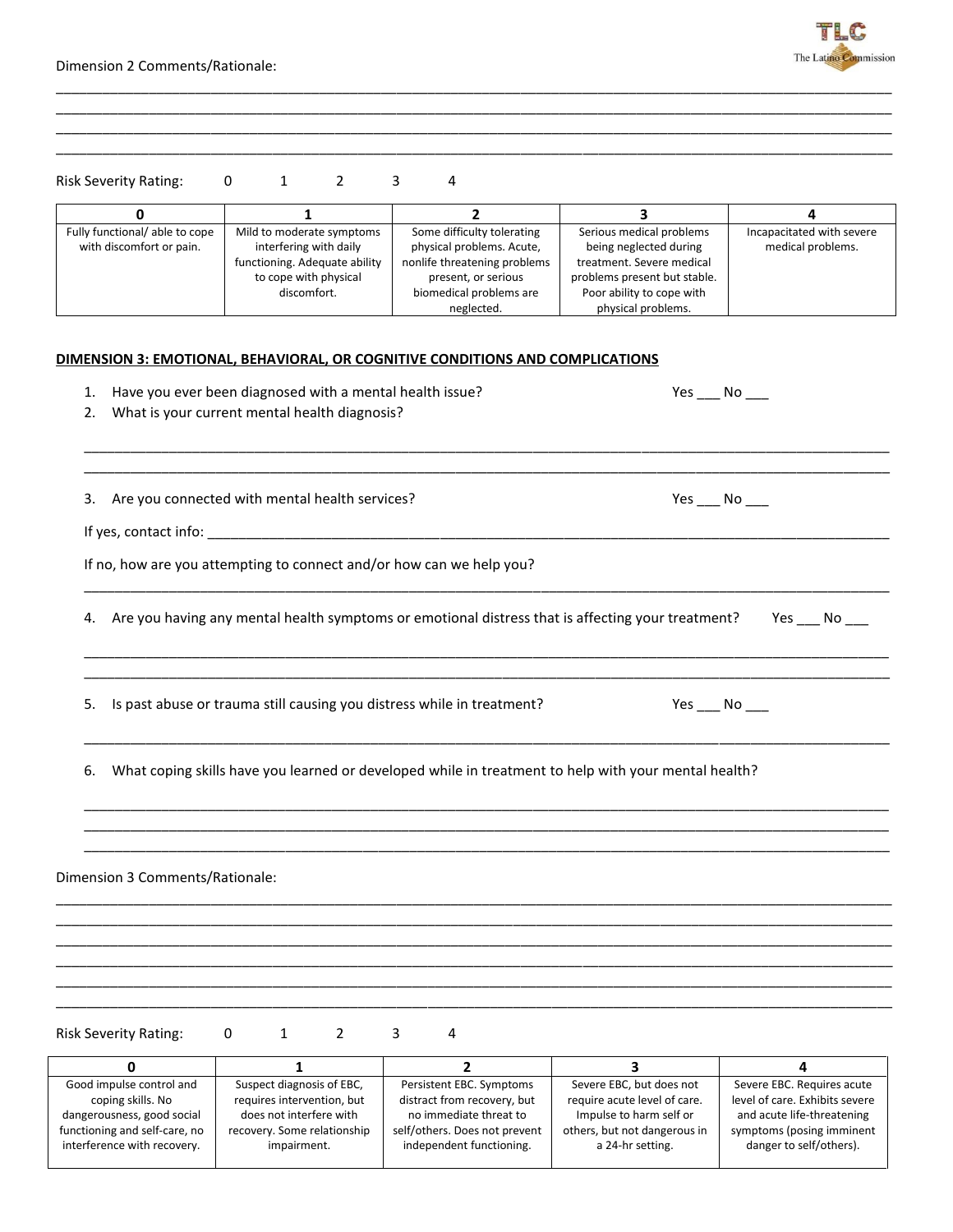#### **DIMENSION 4: READINESS TO CHANGE**



1. What changes have you made while in treatment?

2. What will continue to motivate you or enhance your motivation to stay clean/sober?

3. (Counselor's observation) Stage of Change: \_\_\_\_\_\_\_\_\_\_\_\_\_\_\_\_\_\_\_\_\_\_\_\_\_\_\_\_\_\_\_\_\_\_

#### Dimension 4 Comments/Rationale:

Risk Severity Rating: 0 1 2 3 4

| Completely engaged in<br>treatment. | Ambivalent of the need to<br>change. | Low commitment to change<br>substance use. Passive<br>engagement in treatment. | Unaware of need to change.<br>Unwilling or partially able to<br>follow through with<br>recommendations for | Not willing to change.<br>Unwilling/unable to follow<br>through with treatment<br>recommendations |
|-------------------------------------|--------------------------------------|--------------------------------------------------------------------------------|------------------------------------------------------------------------------------------------------------|---------------------------------------------------------------------------------------------------|
|                                     |                                      |                                                                                | treatment.                                                                                                 |                                                                                                   |

\_\_\_\_\_\_\_\_\_\_\_\_\_\_\_\_\_\_\_\_\_\_\_\_\_\_\_\_\_\_\_\_\_\_\_\_\_\_\_\_\_\_\_\_\_\_\_\_\_\_\_\_\_\_\_\_\_\_\_\_\_\_\_\_\_\_\_\_\_\_\_\_\_\_\_\_\_\_\_\_\_\_\_\_\_\_\_\_\_\_\_\_\_\_\_\_\_\_\_\_\_\_\_\_\_\_\_\_ \_\_\_\_\_\_\_\_\_\_\_\_\_\_\_\_\_\_\_\_\_\_\_\_\_\_\_\_\_\_\_\_\_\_\_\_\_\_\_\_\_\_\_\_\_\_\_\_\_\_\_\_\_\_\_\_\_\_\_\_\_\_\_\_\_\_\_\_\_\_\_\_\_\_\_\_\_\_\_\_\_\_\_\_\_\_\_\_\_\_\_\_\_\_\_\_\_\_\_\_\_\_\_\_\_\_\_\_ \_\_\_\_\_\_\_\_\_\_\_\_\_\_\_\_\_\_\_\_\_\_\_\_\_\_\_\_\_\_\_\_\_\_\_\_\_\_\_\_\_\_\_\_\_\_\_\_\_\_\_\_\_\_\_\_\_\_\_\_\_\_\_\_\_\_\_\_\_\_\_\_\_\_\_\_\_\_\_\_\_\_\_\_\_\_\_\_\_\_\_\_\_\_\_\_\_\_\_\_\_\_\_\_\_\_\_\_ \_\_\_\_\_\_\_\_\_\_\_\_\_\_\_\_\_\_\_\_\_\_\_\_\_\_\_\_\_\_\_\_\_\_\_\_\_\_\_\_\_\_\_\_\_\_\_\_\_\_\_\_\_\_\_\_\_\_\_\_\_\_\_\_\_\_\_\_\_\_\_\_\_\_\_\_\_\_\_\_\_\_\_\_\_\_\_\_\_\_\_\_\_\_\_\_\_\_\_\_\_\_\_\_\_\_\_\_

\_\_\_\_\_\_\_\_\_\_\_\_\_\_\_\_\_\_\_\_\_\_\_\_\_\_\_\_\_\_\_\_\_\_\_\_\_\_\_\_\_\_\_\_\_\_\_\_\_\_\_\_\_\_\_\_\_\_\_\_\_\_\_\_\_\_\_\_\_\_\_\_\_\_\_\_\_\_\_\_\_\_\_\_\_\_\_\_\_\_\_\_\_\_\_\_\_\_\_\_\_ \_\_\_\_\_\_\_\_\_\_\_\_\_\_\_\_\_\_\_\_\_\_\_\_\_\_\_\_\_\_\_\_\_\_\_\_\_\_\_\_\_\_\_\_\_\_\_\_\_\_\_\_\_\_\_\_\_\_\_\_\_\_\_\_\_\_\_\_\_\_\_\_\_\_\_\_\_\_\_\_\_\_\_\_\_\_\_\_\_\_\_\_\_\_\_\_\_\_\_\_\_

\_\_\_\_\_\_\_\_\_\_\_\_\_\_\_\_\_\_\_\_\_\_\_\_\_\_\_\_\_\_\_\_\_\_\_\_\_\_\_\_\_\_\_\_\_\_\_\_\_\_\_\_\_\_\_\_\_\_\_\_\_\_\_\_\_\_\_\_\_\_\_\_\_\_\_\_\_\_\_\_\_\_\_\_\_\_\_\_\_\_\_\_\_\_\_\_\_\_\_\_\_ \_\_\_\_\_\_\_\_\_\_\_\_\_\_\_\_\_\_\_\_\_\_\_\_\_\_\_\_\_\_\_\_\_\_\_\_\_\_\_\_\_\_\_\_\_\_\_\_\_\_\_\_\_\_\_\_\_\_\_\_\_\_\_\_\_\_\_\_\_\_\_\_\_\_\_\_\_\_\_\_\_\_\_\_\_\_\_\_\_\_\_\_\_\_\_\_\_\_\_\_\_ \_\_\_\_\_\_\_\_\_\_\_\_\_\_\_\_\_\_\_\_\_\_\_\_\_\_\_\_\_\_\_\_\_\_\_\_\_\_\_\_\_\_\_\_\_\_\_\_\_\_\_\_\_\_\_\_\_\_\_\_\_\_\_\_\_\_\_\_\_\_\_\_\_\_\_\_\_\_\_\_\_\_\_\_\_\_\_\_\_\_\_\_\_\_\_\_\_\_\_\_\_

### **DIMENSION 5: RELAPSE, CONTINUED USE, OR CONTINUED PROBLEM POTENTIAL**

- 1. Date of your last use:
- 2. How often do you have cravings, urges, or thoughts to use? Hourly \_\_\_ Daily \_\_\_ Weekly \_\_\_ None \_\_\_\_

\_\_\_\_\_\_\_\_\_\_\_\_\_\_\_\_\_\_\_\_\_\_\_\_\_\_\_\_\_\_\_\_\_\_\_\_\_\_\_\_\_\_\_\_\_\_\_\_\_\_\_\_\_\_\_\_\_\_\_\_\_\_\_\_\_\_\_\_\_\_\_\_\_\_\_\_\_\_\_\_\_\_\_\_\_\_\_\_\_\_\_\_\_\_\_

\_\_\_\_\_\_\_\_\_\_\_\_\_\_\_\_\_\_\_\_\_\_\_\_\_\_\_\_\_\_\_\_\_\_\_\_\_\_\_\_\_\_\_\_\_\_\_\_\_\_\_\_\_\_\_\_\_\_\_\_\_\_\_\_\_\_\_\_\_\_\_\_\_\_\_\_\_\_\_\_\_\_\_\_\_\_\_\_\_\_\_\_\_\_\_\_\_\_\_\_\_ \_\_\_\_\_\_\_\_\_\_\_\_\_\_\_\_\_\_\_\_\_\_\_\_\_\_\_\_\_\_\_\_\_\_\_\_\_\_\_\_\_\_\_\_\_\_\_\_\_\_\_\_\_\_\_\_\_\_\_\_\_\_\_\_\_\_\_\_\_\_\_\_\_\_\_\_\_\_\_\_\_\_\_\_\_\_\_\_\_\_\_\_\_\_\_\_\_\_\_\_\_

\_\_\_\_\_\_\_\_\_\_\_\_\_\_\_\_\_\_\_\_\_\_\_\_\_\_\_\_\_\_\_\_\_\_\_\_\_\_\_\_\_\_\_\_\_\_\_\_\_\_\_\_\_\_\_\_\_\_\_\_\_\_\_\_\_\_\_\_\_\_\_\_\_\_\_\_\_\_\_\_\_\_\_\_\_\_\_\_\_\_\_\_\_\_\_\_\_\_\_\_\_ \_\_\_\_\_\_\_\_\_\_\_\_\_\_\_\_\_\_\_\_\_\_\_\_\_\_\_\_\_\_\_\_\_\_\_\_\_\_\_\_\_\_\_\_\_\_\_\_\_\_\_\_\_\_\_\_\_\_\_\_\_\_\_\_\_\_\_\_\_\_\_\_\_\_\_\_\_\_\_\_\_\_\_\_\_\_\_\_\_\_\_\_\_\_\_\_\_\_\_\_\_ \_\_\_\_\_\_\_\_\_\_\_\_\_\_\_\_\_\_\_\_\_\_\_\_\_\_\_\_\_\_\_\_\_\_\_\_\_\_\_\_\_\_\_\_\_\_\_\_\_\_\_\_\_\_\_\_\_\_\_\_\_\_\_\_\_\_\_\_\_\_\_\_\_\_\_\_\_\_\_\_\_\_\_\_\_\_\_\_\_\_\_\_\_\_\_\_\_\_\_\_\_

\_\_\_\_\_\_\_\_\_\_\_\_\_\_\_\_\_\_\_\_\_\_\_\_\_\_\_\_\_\_\_\_\_\_\_\_\_\_\_\_\_\_\_\_\_\_\_\_\_\_\_\_\_\_\_\_\_\_\_\_\_\_\_\_\_\_\_\_\_\_\_\_\_\_\_\_\_\_\_\_\_\_\_\_\_\_\_\_\_\_\_\_\_\_\_\_\_\_\_\_\_ \_\_\_\_\_\_\_\_\_\_\_\_\_\_\_\_\_\_\_\_\_\_\_\_\_\_\_\_\_\_\_\_\_\_\_\_\_\_\_\_\_\_\_\_\_\_\_\_\_\_\_\_\_\_\_\_\_\_\_\_\_\_\_\_\_\_\_\_\_\_\_\_\_\_\_\_\_\_\_\_\_\_\_\_\_\_\_\_\_\_\_\_\_\_\_\_\_\_\_\_\_

- 3. Rate your desire to use. 0=No Desire 10=Strongest Desire 0 1 2 3 4 5 6 7 8 9 10
- 4. What are your main triggers at this time, if any?
- 5. What coping skills have you developed/learned while being in treatment?
- 6. What support groups or activities do you find helpful to your recovery?

#### Dimension 5 Comments/Rationale:

Risk Severity Rating: 0 1 2 3 4

| Low/no potential for relapse. | Minimal relapse potential.     | Impaired recognition of risk | Little recognition of risk for | No coping skills for relapse/ |
|-------------------------------|--------------------------------|------------------------------|--------------------------------|-------------------------------|
| Good ability to cope.         | Some risk, but fair coping and | for relapse. Able to self-   | relapse, poor skills to cope   | addiction problems.           |
|                               | relapse prevention skills.     | manage with prompting.       | with relapse.                  | Substance use/behavior,       |
|                               |                                |                              |                                | places self/other in imminent |
|                               |                                |                              |                                | danger.                       |

\_\_\_\_\_\_\_\_\_\_\_\_\_\_\_\_\_\_\_\_\_\_\_\_\_\_\_\_\_\_\_\_\_\_\_\_\_\_\_\_\_\_\_\_\_\_\_\_\_\_\_\_\_\_\_\_\_\_\_\_\_\_\_\_\_\_\_\_\_\_\_\_\_\_\_\_\_\_\_\_\_\_\_\_\_\_\_\_\_\_\_\_\_\_\_\_\_\_\_\_\_\_\_\_\_\_\_\_ \_\_\_\_\_\_\_\_\_\_\_\_\_\_\_\_\_\_\_\_\_\_\_\_\_\_\_\_\_\_\_\_\_\_\_\_\_\_\_\_\_\_\_\_\_\_\_\_\_\_\_\_\_\_\_\_\_\_\_\_\_\_\_\_\_\_\_\_\_\_\_\_\_\_\_\_\_\_\_\_\_\_\_\_\_\_\_\_\_\_\_\_\_\_\_\_\_\_\_\_\_\_\_\_\_\_\_\_ \_\_\_\_\_\_\_\_\_\_\_\_\_\_\_\_\_\_\_\_\_\_\_\_\_\_\_\_\_\_\_\_\_\_\_\_\_\_\_\_\_\_\_\_\_\_\_\_\_\_\_\_\_\_\_\_\_\_\_\_\_\_\_\_\_\_\_\_\_\_\_\_\_\_\_\_\_\_\_\_\_\_\_\_\_\_\_\_\_\_\_\_\_\_\_\_\_\_\_\_\_\_\_\_\_\_\_\_ \_\_\_\_\_\_\_\_\_\_\_\_\_\_\_\_\_\_\_\_\_\_\_\_\_\_\_\_\_\_\_\_\_\_\_\_\_\_\_\_\_\_\_\_\_\_\_\_\_\_\_\_\_\_\_\_\_\_\_\_\_\_\_\_\_\_\_\_\_\_\_\_\_\_\_\_\_\_\_\_\_\_\_\_\_\_\_\_\_\_\_\_\_\_\_\_\_\_\_\_\_\_\_\_\_\_\_\_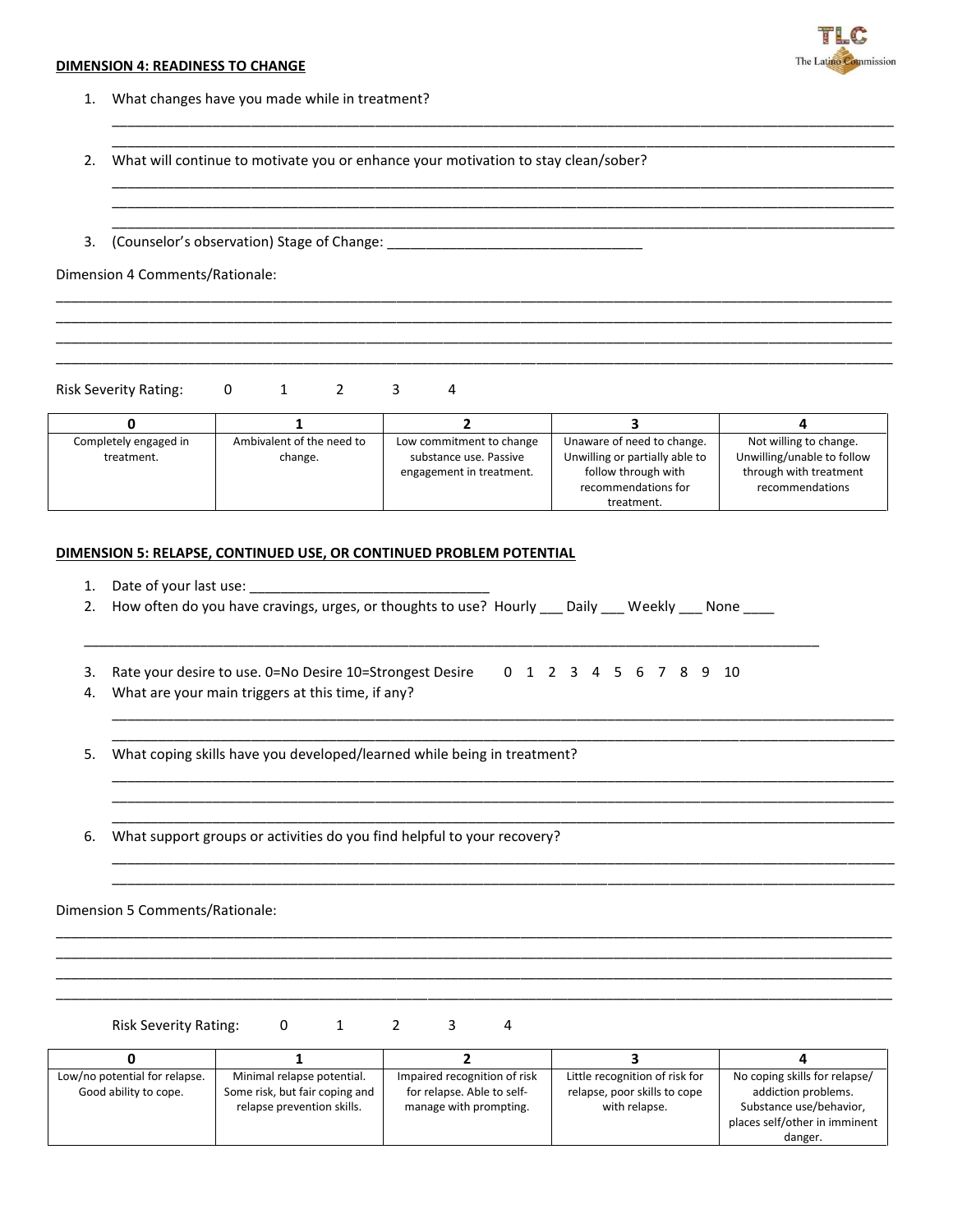#### **DIMENSION 6: RECOVERY/LIVING ENVIRONMENT**



1. What housing options are you currently considering after residential treatment?

2. Are you or will you be responsible for the care of another person(s), including family, children, pets, or others? Yes \_\_\_\_ No \_\_\_\_ If yes, explain:

\_\_\_\_\_\_\_\_\_\_\_\_\_\_\_\_\_\_\_\_\_\_\_\_\_\_\_\_\_\_\_\_\_\_\_\_\_\_\_\_\_\_\_\_\_\_\_\_\_\_\_\_\_\_\_\_\_\_\_\_\_\_\_\_\_\_\_\_\_\_\_\_\_\_\_\_\_\_\_\_\_\_\_\_\_\_\_\_\_\_\_\_\_\_\_\_\_\_\_\_\_ \_\_\_\_\_\_\_\_\_\_\_\_\_\_\_\_\_\_\_\_\_\_\_\_\_\_\_\_\_\_\_\_\_\_\_\_\_\_\_\_\_\_\_\_\_\_\_\_\_\_\_\_\_\_\_\_\_\_\_\_\_\_\_\_\_\_\_\_\_\_\_\_\_\_\_\_\_\_\_\_\_\_\_\_\_\_\_\_\_\_\_\_\_\_\_\_\_\_\_\_\_

\_\_\_\_\_\_\_\_\_\_\_\_\_\_\_\_\_\_\_\_\_\_\_\_\_\_\_\_\_\_\_\_\_\_\_\_\_\_\_\_\_\_\_\_\_\_\_\_\_\_\_\_\_\_\_\_\_\_\_\_\_\_\_\_\_\_\_\_\_\_\_\_\_\_\_\_\_\_\_\_\_\_\_\_\_\_\_\_\_\_\_\_\_\_\_\_\_\_\_\_\_ \_\_\_\_\_\_\_\_\_\_\_\_\_\_\_\_\_\_\_\_\_\_\_\_\_\_\_\_\_\_\_\_\_\_\_\_\_\_\_\_\_\_\_\_\_\_\_\_\_\_\_\_\_\_\_\_\_\_\_\_\_\_\_\_\_\_\_\_\_\_\_\_\_\_\_\_\_\_\_\_\_\_\_\_\_\_\_\_\_\_\_\_\_\_\_\_\_\_\_\_\_

\_\_\_\_\_\_\_\_\_\_\_\_\_\_\_\_\_\_\_\_\_\_\_\_\_\_\_\_\_\_\_\_\_\_\_\_\_\_\_\_\_\_\_\_\_\_\_\_\_\_\_\_\_\_\_\_\_\_\_\_\_\_\_\_\_\_\_\_\_\_\_\_\_\_\_\_\_\_\_\_\_\_\_\_\_\_\_\_\_\_\_\_\_\_\_\_\_\_\_\_\_ \_\_\_\_\_\_\_\_\_\_\_\_\_\_\_\_\_\_\_\_\_\_\_\_\_\_\_\_\_\_\_\_\_\_\_\_\_\_\_\_\_\_\_\_\_\_\_\_\_\_\_\_\_\_\_\_\_\_\_\_\_\_\_\_\_\_\_\_\_\_\_\_\_\_\_\_\_\_\_\_\_\_\_\_\_\_\_\_\_\_\_\_\_\_\_\_\_\_\_\_\_

3. Have you developed a recovery and/or social support network? <br>
Yes \_\_\_ No \_\_\_

4. How do you plan on supporting yourself financially?

#### Dimension 6 Comments/Rationale:

Risk Severity Rating: 0 1 2 3 4

\_\_\_\_\_\_\_\_\_\_\_\_\_\_\_\_\_\_\_\_\_\_\_\_\_\_\_\_\_\_\_\_\_\_\_\_\_\_\_\_\_\_\_\_\_\_\_\_\_\_\_\_\_\_\_\_\_\_\_\_\_\_\_\_\_\_\_\_\_\_\_\_\_\_\_\_\_\_\_\_\_\_\_\_\_\_\_\_\_\_\_\_\_\_\_\_\_\_\_\_\_\_\_\_\_\_\_\_ \_\_\_\_\_\_\_\_\_\_\_\_\_\_\_\_\_\_\_\_\_\_\_\_\_\_\_\_\_\_\_\_\_\_\_\_\_\_\_\_\_\_\_\_\_\_\_\_\_\_\_\_\_\_\_\_\_\_\_\_\_\_\_\_\_\_\_\_\_\_\_\_\_\_\_\_\_\_\_\_\_\_\_\_\_\_\_\_\_\_\_\_\_\_\_\_\_\_\_\_\_\_\_\_\_\_\_\_ \_\_\_\_\_\_\_\_\_\_\_\_\_\_\_\_\_\_\_\_\_\_\_\_\_\_\_\_\_\_\_\_\_\_\_\_\_\_\_\_\_\_\_\_\_\_\_\_\_\_\_\_\_\_\_\_\_\_\_\_\_\_\_\_\_\_\_\_\_\_\_\_\_\_\_\_\_\_\_\_\_\_\_\_\_\_\_\_\_\_\_\_\_\_\_\_\_\_\_\_\_\_\_\_\_\_\_\_ \_\_\_\_\_\_\_\_\_\_\_\_\_\_\_\_\_\_\_\_\_\_\_\_\_\_\_\_\_\_\_\_\_\_\_\_\_\_\_\_\_\_\_\_\_\_\_\_\_\_\_\_\_\_\_\_\_\_\_\_\_\_\_\_\_\_\_\_\_\_\_\_\_\_\_\_\_\_\_\_\_\_\_\_\_\_\_\_\_\_\_\_\_\_\_\_\_\_\_\_\_\_\_\_\_\_\_\_

| Able to cope in environment/<br>supportive. | Passive/disinterested social<br>support, but still able to<br>cope. | Unsupportive environment,<br>but able to cope with clinical<br>structure most of the time. | Unsupportive environment,<br>difficulty coping even with<br>clinical structure. | Environment toxic/hostile to<br>recovery. Unable to cope and<br>the environment may pose a<br>threat to safety. |
|---------------------------------------------|---------------------------------------------------------------------|--------------------------------------------------------------------------------------------|---------------------------------------------------------------------------------|-----------------------------------------------------------------------------------------------------------------|

# Re-Evaluation Disposition (UCLA tracking):

| Indicated Level of Care (G)                                                                                          | Actual Level of care received (J)        |  |
|----------------------------------------------------------------------------------------------------------------------|------------------------------------------|--|
| $\Box$ Recovery Support Services                                                                                     | □ Recovery Support Services              |  |
| $\Box$ ASAM 1.0                                                                                                      | $\Box$ ASAM 1.0                          |  |
| $\Box$ ASAM 2.1                                                                                                      | $\Box$ ASAM 2.1                          |  |
| $\Box$ ASAM 3.1                                                                                                      | $\Box$ ASAM 3.1                          |  |
| $\Box$ ASAM 3.3                                                                                                      | $\Box$ ASAM 3.3                          |  |
| $\Box$ ASAM 3.5                                                                                                      | $\Box$ ASAM 3.5                          |  |
| $\Box$ ASAM 3.7                                                                                                      | $\Box$ ASAM 3.7                          |  |
| $\Box$ ASAM 4.0                                                                                                      | $\Box$ ASAM 4.0                          |  |
| $\Box$ Opioid Treatment Program (OTP)                                                                                | $\Box$ Opioid Treatment Program (OTP)    |  |
| $\Box$ ASAM 1 – WM                                                                                                   | $\Box$ ASAM 1 – WM                       |  |
| $\Box$ ASAM 3.2 – WM                                                                                                 | $\Box$ ASAM 3.2 – WM                     |  |
| $\Box$ ASAM 3.7 – WM                                                                                                 | $\Box$ ASAM 3.7 – WM                     |  |
| $\Box$ ASAM 4 – WM                                                                                                   | $\Box$ ASAM 4 – WM                       |  |
| $\Box$ Other $\Box$                                                                                                  | $\Box$ Other and $\Box$ Other and $\Box$ |  |
| $\Box$ Recovery Residence                                                                                            | □ Recovery Residence                     |  |
| □ MAT Services                                                                                                       | $\Box$ MAT Services                      |  |
|                                                                                                                      |                                          |  |
| Reason for Difference (if any - L):                                                                                  |                                          |  |
| ____ N/A, no difference ______ Client preference _______ Family Responsibility ____________Lack of insurance/payment |                                          |  |
| Level of Care not avail ___ Clinical Judgement ____ Geographic limitations ______ Legal Issues                       |                                          |  |
| Mgnd care refusal _______ Language Needs ________ Ct on waiting list for indicated level _____ Other (M): ____       |                                          |  |
|                                                                                                                      |                                          |  |